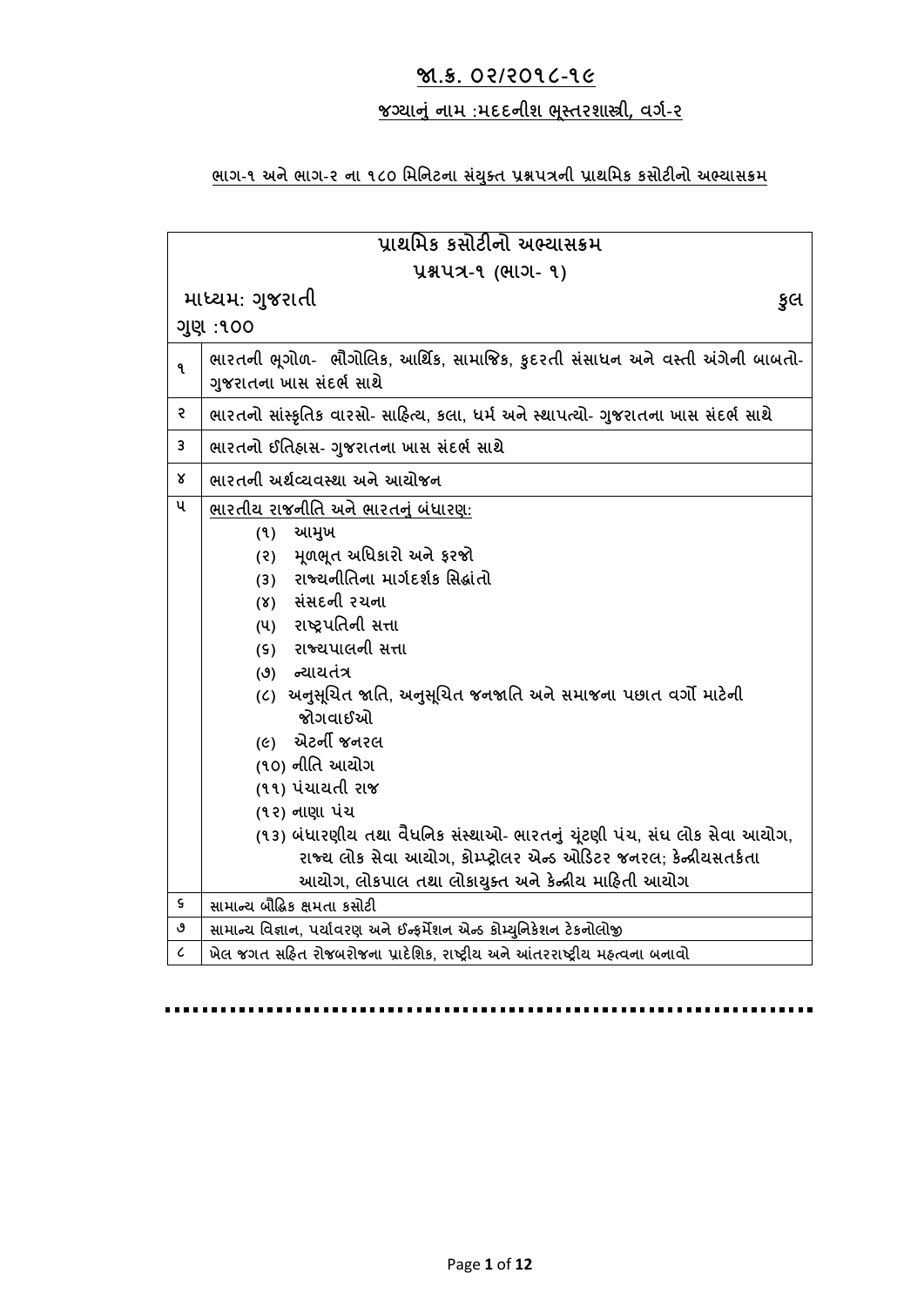|                                     | <b>Syllabus of Preliminary Test</b>                                           |  |
|-------------------------------------|-------------------------------------------------------------------------------|--|
| Paper-1                             |                                                                               |  |
| Medium: Gujarati<br>Total Marks-100 |                                                                               |  |
| 1                                   | Geography of India-Physical, Economic, Social, Natural Resources and          |  |
|                                     | population related topics- with special reference to Gujarat                  |  |
| $\overline{2}$                      | Cultural heritage of India-Literature, Art, Religion and Architecture- with   |  |
|                                     | special reference to Gujarat                                                  |  |
| $\overline{3}$                      | History of India with special reference to Gujarat                            |  |
| $\overline{4}$                      | <b>Indian Economy and Planning</b>                                            |  |
| $\overline{5}$                      | Indian Polity and the Constitution of India:                                  |  |
|                                     | Preamble<br>(1)                                                               |  |
|                                     | $\binom{2}{3}$<br><b>Fundamental Rights and Fundamental Duties</b>            |  |
|                                     | Directive Principles of State Policy                                          |  |
|                                     | Composition of Parliament<br>Powers of the President of India<br>(4)<br>(5)   |  |
|                                     | Powers of Governor<br>(6)                                                     |  |
|                                     | (7) Judiciary                                                                 |  |
|                                     | (8)<br>Provisions for Scheduled Castes, Scheduled Tribes and backward classes |  |
|                                     | of the society                                                                |  |
|                                     | (9) Attorney General                                                          |  |
|                                     |                                                                               |  |
|                                     | (10) NITIAayog<br>(11) Panchayati Raj Institutions                            |  |
|                                     | (12) Finance Commission                                                       |  |
|                                     | (13) Constitutional and Statutory Bodies: Election Commission of India,       |  |
|                                     | Union Public Service Commission, State Public Service Commission,             |  |
|                                     | Comptroller and Auditor General; Central Vigilance Commission,                |  |
|                                     | Lokpal and Lokayukta, Central Information Commission                          |  |
| 6                                   | <b>General Mental Ability</b>                                                 |  |
| 7                                   | General Science, Environment and Information & Communication Technology       |  |
| $\overline{8}$                      | Daily events of Regional, National and International Importance including     |  |
|                                     | <b>Sports</b>                                                                 |  |

\*\*\*\*\*\*\*\*\*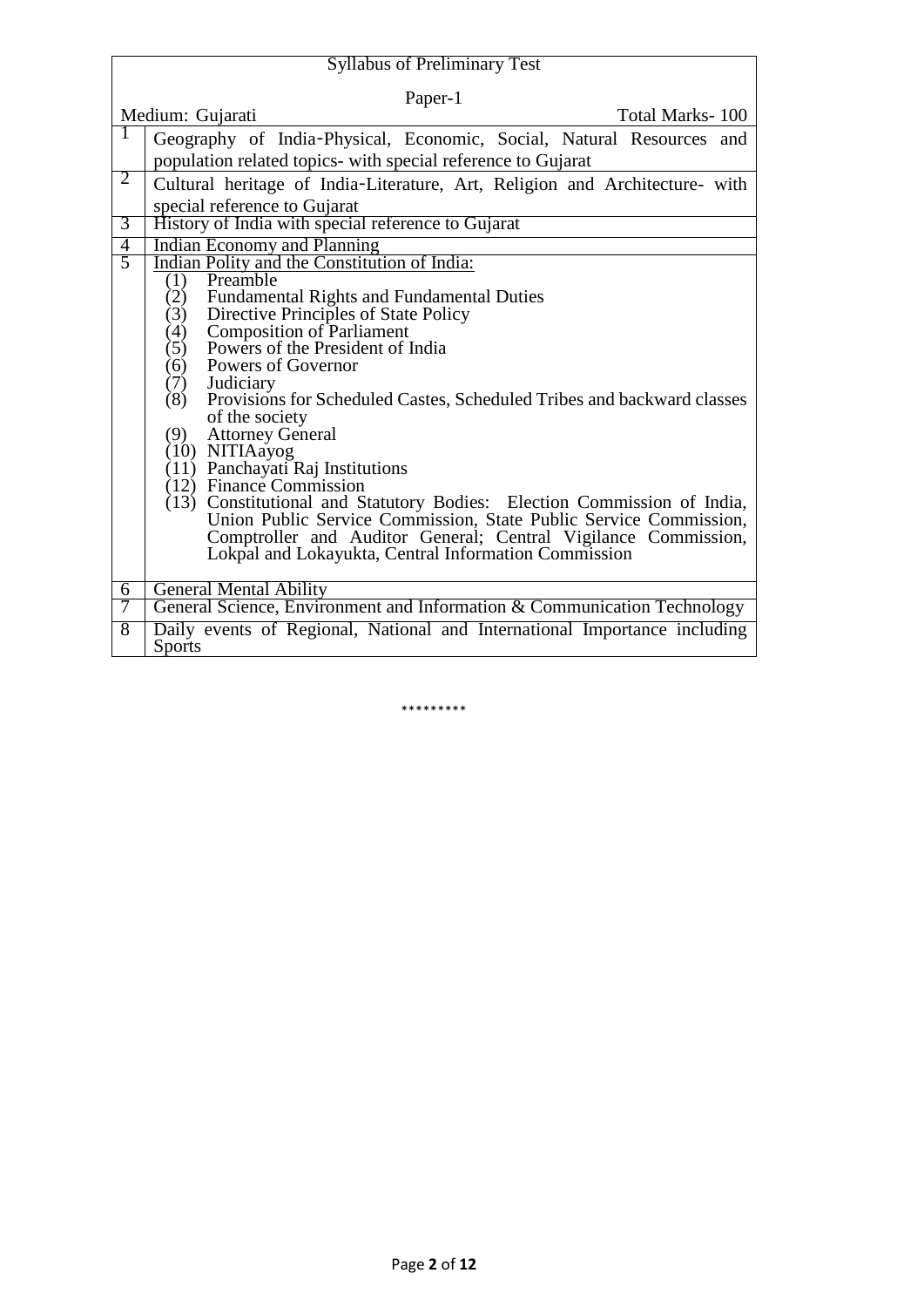# **Syllabus for the Preliminary Test for the recruitment of Assistant Geologist, (Gujarat Mining Service), Class-II Medium: English**

### **1. Geomorphology and Remote Sensing**

Introduction: Development, Scope, Geomorphic concepts, Types and Tools; Landforms: Role of Lithology, peneplaination, endogenous and exogenous forces responsible, climatic and Tectonic factors and rejuvenation of landforms; Denudational processes: Weathering , erosion, transportation, weathering products and soils – profiles, types, duricrusts; Hillslopes: Their characteristics and development, fluvial processes on hillslopes; River and drainage basin: Drainage pattern, network characteristics, Valleys and their development, processes of river erosion, transportation and deposition; Landforms produced by geomorphic agents: Fluvial, Coastal , Glacial and Aeolian landforms; Geomorphic indicators of neotectonic movements: Stream channel morphology changes, drainage modifications, fault reactivation, Uplift – subsidence pattern in coastal areas; Applied Geomorphology: Application in various fields of earth sciences viz. Mineral prospecting, Geohydrology, Civil Engineering and Environmental studies; Geomorphology of India: Geomorphical features and zones.

Electromagnetic radiation – characteristics, remote sensing regions and bands; General orbital and sensor characteristics of remote sensing satellites; Spectra of common natural objects – soil, rock, water and vegetation. Aerial photos – types, scale, resolution, properties of aerial photos, stereoscopic parallax, relief displacement; Principles of photogrammetry; Digital image processing - characteristics of remote sensing data, preprocessing, enhancements, classification; Elements of photo and imagery pattern and interpretation, application in Geology; Remote sensing applications in interpreting structure and tectonics, Lithological mapping, mineral resources, natural hazards and disaster mitigation, groundwater potentials and environmental monitoring.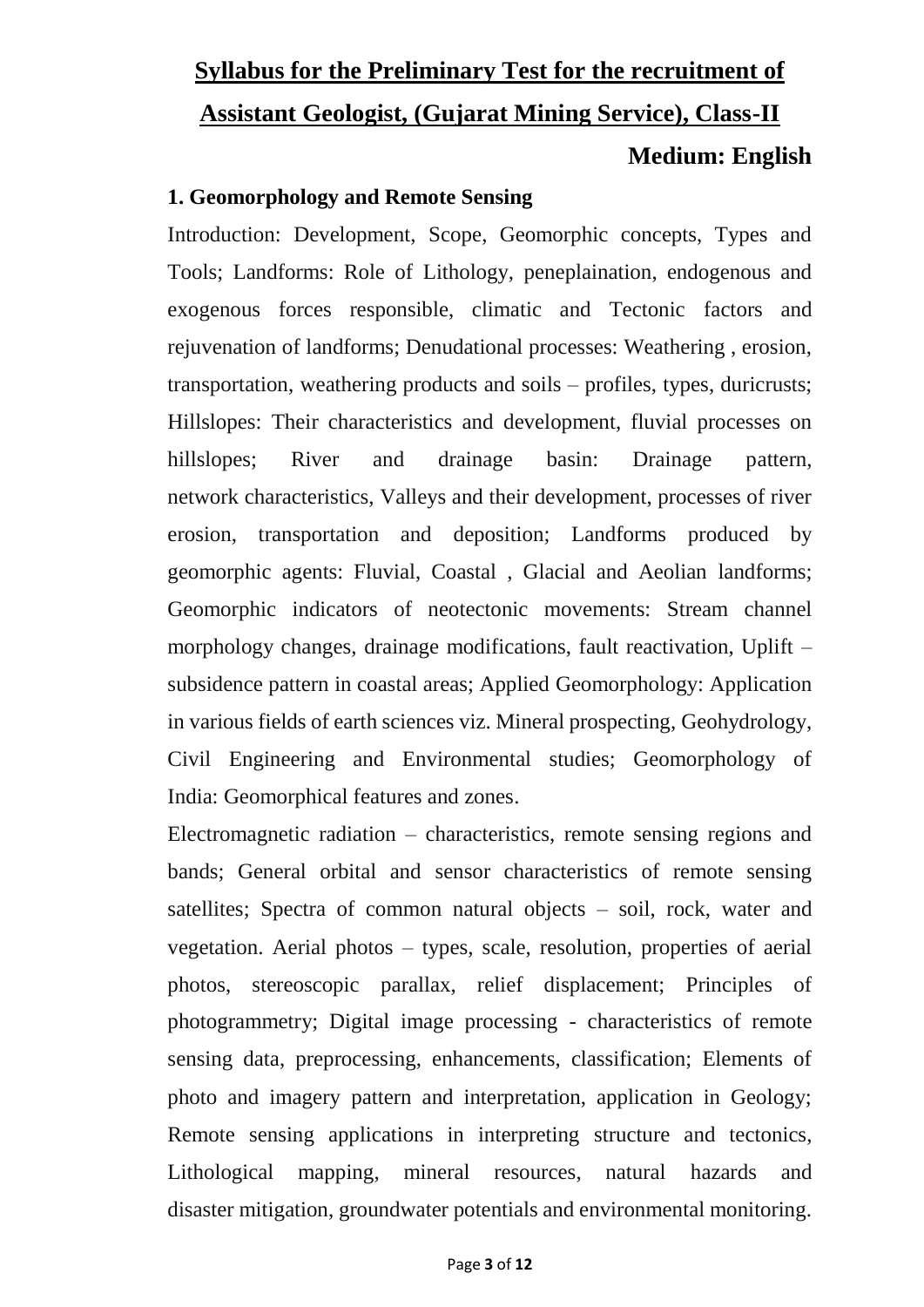Landsat, Skylab, Seasat and other foreign systems of satellites and their interpretation for geological and other studies; Space research in India – Bhaskara and IRS systems and their applications, Thermal IR remote sensing and its applications, Microwave remote sensing and its applications. Principles and components of Geographic Information System (GIS), remote sensing data integration with GIS, applications of GIS in various geological studies.

### **2. Structural Geology**

Principle of geological mapping and map reading, projection diagrams. Stress-strain relationships for elastic, plastic and viscous materials. Measurement of strain in deformed rocks. Behaviour of minerals and rocks under deformation conditions. Structural analysis of folds, cleavages, lineations, joints and faults. Superposed deformation. Mechanism of folding, faulting and progressive deformation. Shear Zones: Brittle and ductile shear zones, geometry and products of shear zones; Mylonites and cataclasites, their origin and significance.Time relationship between crystallization and deformation. Unconformities and basement-cover relations. Structural behaviour of igneous plutons, diapirs and salt domes. Introduction to petrofabric analysis.

#### **3. Geodynamics**

Earth and its internal structure. Continental drift – geological and geophysical evidence and objections. An overview of plate tectonics including elementary concepts of plates, lithosphere, asthenosphere, types of plate boundaries and associated important geological features like oceanic trenches, volcanic arcs, accretionary wedges, topography of midocean ridges, magnetic anomaly stripes and transform faults. Gravity anomalies at mid-ocean ridges, deep sea trenches, continental shield areas and mountain chains. Palaeomagnetism and its application for determining palaeoposition of continents. Isostasy, Orogeny and Epeirogeny. Seismic belts of the earth. Seismiciy at plate boundaries. Principles of Geodesy, Global Positioning System (GPS) and its application in crustal motion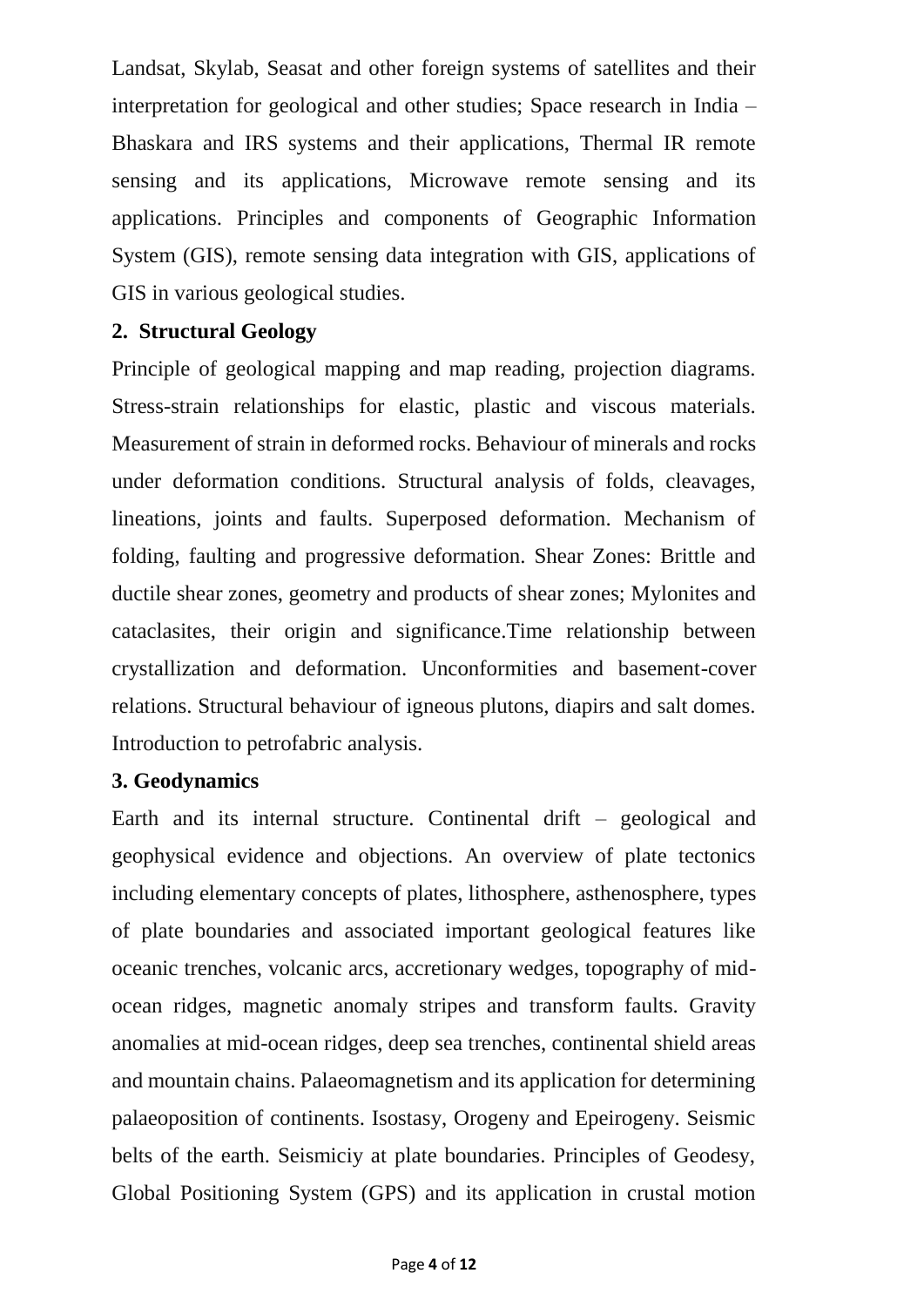monitoring including neotectonics. Palaeoposition of India and Geodynamics of the Indian plate.

#### **4. Stratigraphy**

Principles of Statigraphy: History and Development of Statigraphy; Stratigraphic procedures (Surface and Subsurface); Concept of Lithofacies and Biofacies; Stratigraphic Correlation (Litho, Bio- and Chronostrarigraphic Correlation); Study of standard stratigraphic code (Lithostratigraphic, Biostratigraphic and Chronostratigraphic); Concepts of Magnetostratigraphy, Chemostratigraphy, Event stratigraphy, and Sequence stratigraphy; Nomenclature and the modern stratigraphic code. Radioisotopes and measuring geological time. Geological time-scale. Stratigraphic procedures of correlation of unfossiliferous rocks. Precambrian stratigraphy of India: Achaean stratigraphy - tectonic framework, geological history and evolution of Dharwar, and their equivalents; Easterghats mobile belt; Proterozoic stratigraphy -tectonic framework, geological history and evolution of Cuddapahs and their equivalents.

Palaeozoic stratigraphy: Palaeozoic formations of India with special reference to type localities, history of sedimentation, fossil content. Mesozoic stratigraphy: Mesozoic formations of India with special reference to type localities, history of sedimentation, fossil content. Cenozoic stratigraphy: Cenozoic formations of India, Rise of the Himalayas and evolution of Siwalik basin. Stratigraphic boundaries: Stratigraphic boundary problems in Indian geology. Gondwana Supergroup and Gondwanaland. Deccan Volcanics. Quaternary stratigraphy. Rocks record, palaeoclimates and palaeogeography

# **5. Palaeontology**

Evolution of the fossil record and the geological time scale. Basic and functional morphology of major fossil groups. Species concept; Major evolutionary theories; Techniques in Palaeontology mega fossilsmicrofossils – nannofossils, ichnofossils – collection, identification and illustration – binomial Nomenclature; Invertebrate Palaeontology – A brief study of morphology, classification, evolutionary trends and distribution of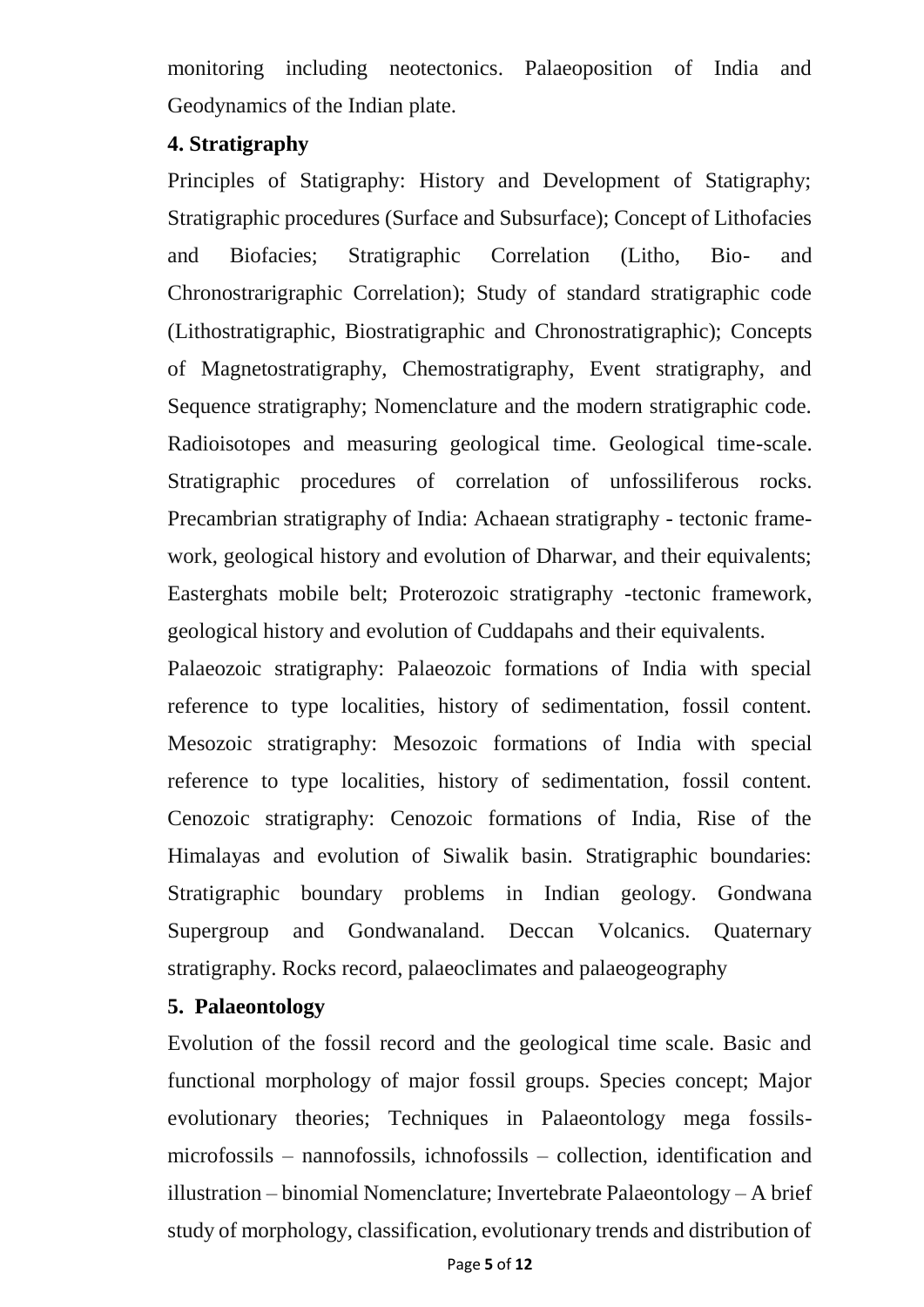Bivalves, cephalopoda and Gastropods, Echinoids, Corals and Brachiopods. Vertebrate Palaeontology – Brief study of vertebrate life through ages. Evolution of reptiles and mammals; Siwalik vertebrate fauna; Biodiversity and mass extinction events; evidence of life in Precambrian times; Palaeontological perspective: Use of palaeontological data in a) Stratigraphy b) Palaeoecology and evolution; Introduction to Micropalaeontology; Types of Microfossils; Plant fossils: Gondwana flora and their significance. Different microfossil groups and their distribution in India; Application of palynology. Basic idea about statistical application in palaeontology. Fundamentals of isotopic studies of fossils.

#### **6. Mineralogy and Geochemistry & Isotope Geology**

External symmetry of crystals: Symmetry Elements, methods of projection, derivation of 32 classes, Hermaun Muguin notation. Internal symmetry of crystals: Derivation of 230 space groups, diffraction of crystals by X-rays, Braggs' law. Principles of optical mineralogy : Optical mineralogy, polarized light, behaviour of isotropic and anisotropic minerals in polarized light, refractive index, double refraction, birefringence, sign of elongation, interference figures, 2V, dispersion in minerals. Optic sign, pleochroic scheme and determination of fast and slow vibrations and accessory plates. Introduction to mineralogy: Definition and classification of minerals. Structural and chemical principles of crystals / minerals, chemical bonds, ionic radii, coordination number (CN) and polyhedron. Structure, chemistry, physical and optical characters and paragenesis of mineral groups: Olivine, pyroxene, amphibole, mica and spinel groups; Feldspar, quartz, feldspathoid, aluminum silicate, epidote and garnet groups. Accessory minerals: Apatite, calcite, corundum, scapolite, sphene and zircon. Earth mineralogy: Average mineralogical composition of crust and mantle, mineral transformations in the mantle with depth.

Earth in relation to the solar system and universe, cosmic abundance of elements. Composition of the planets and meteorites. Structure and composition of earth and distribution of elements. Trace elements and REE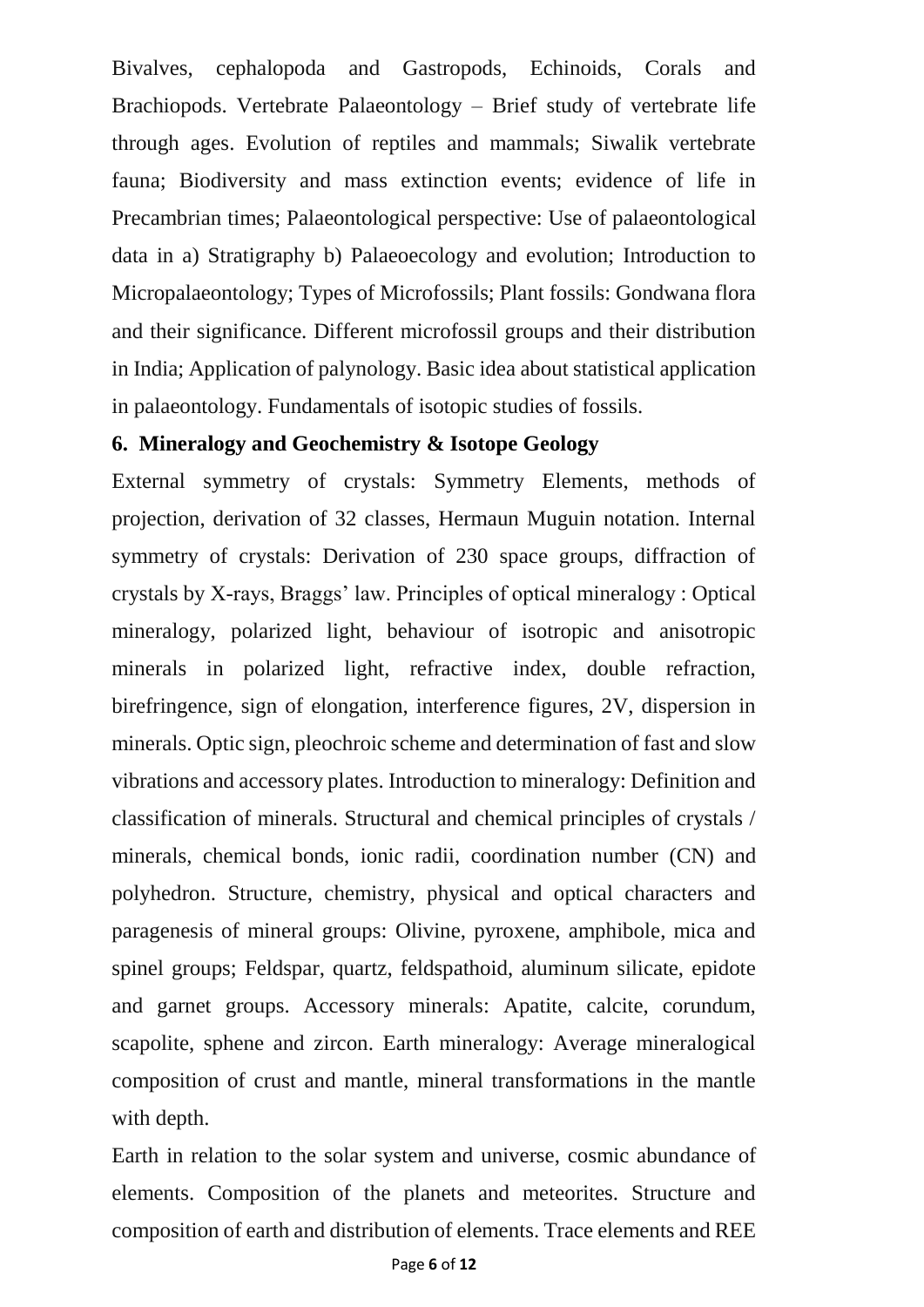and their importance in fractional crystallization during magmatic / partial melting. Elementary crystal chemistry and thermodynamics. Introduction to isotope geochemistry. Geochronology and age of the Earth: Law of Radioactivity; Principles of isotopic dating, Decay schemes and Derivation of equation of age. Rb/Sr, U- Th –Pb methods of dating the rocks. Age of the Earth. Geochemistry and principles of evolution of hydrosphere, biosphere and atmosphere. Geochemical cycle and principles of geochemical prospecting.

#### **7. Igneous Petrology**

Origin of magmas: Mantle, onset of partial melting of mantle, processes of partial melting in mantle, mantle-magmas in relation to degree and depthlevel of partial melting. Phase equilibrium in igneous systems: Binary and ternary systems. Bowen's reaction principle: Reaction series and its application to petrogenesis. Magmatic evolution and differentiation: Fractional crystallization, gravitational differentiation, gas streaming, liquid immiscibility and assimilation. Structures and textures: Definition, description, rock examples and genetic implications of common structures and textures of igneous rocks. Classification of igneous rocks: Mode, CIPW norm, IUGS and other standard classifications; Magmatism and tectonics: Inter-relationship between tectonic settings and igneous rock suites. Igneous rock suites: Form, structure, texture, modal mineralogy, petrogenesis and distribution of Ultramafic rocks: Dunite-peridotitepyroxenite suite; kimberlites, lamprophyres, lamproites, komatiites; Basic rocks: Gabbro-norite-anorthosite-troctolite suite, Dolerites; Basalts and related rocks; Intermediate rocks: Diorite-monzonite-syenite suite; Andesites and related rocks; Acidic rocks: Granite-syenite-granodioritetonalite suite; Rhyolites and related rocks; Alkaline rocks: Shonkinite, ijolite, urtite, melteigite, malignite, alkali gabbros, alkali basalt, alkali granite, alkali syenite, nepheline syenite and phonolite; Carbonatites; Ophiolite suite.

Petrogenetic provinces: Continental areas: Volcanic-Flood basalts-Tholeiites (Deccan Trap, Columbia River basalts); Layered gabbroic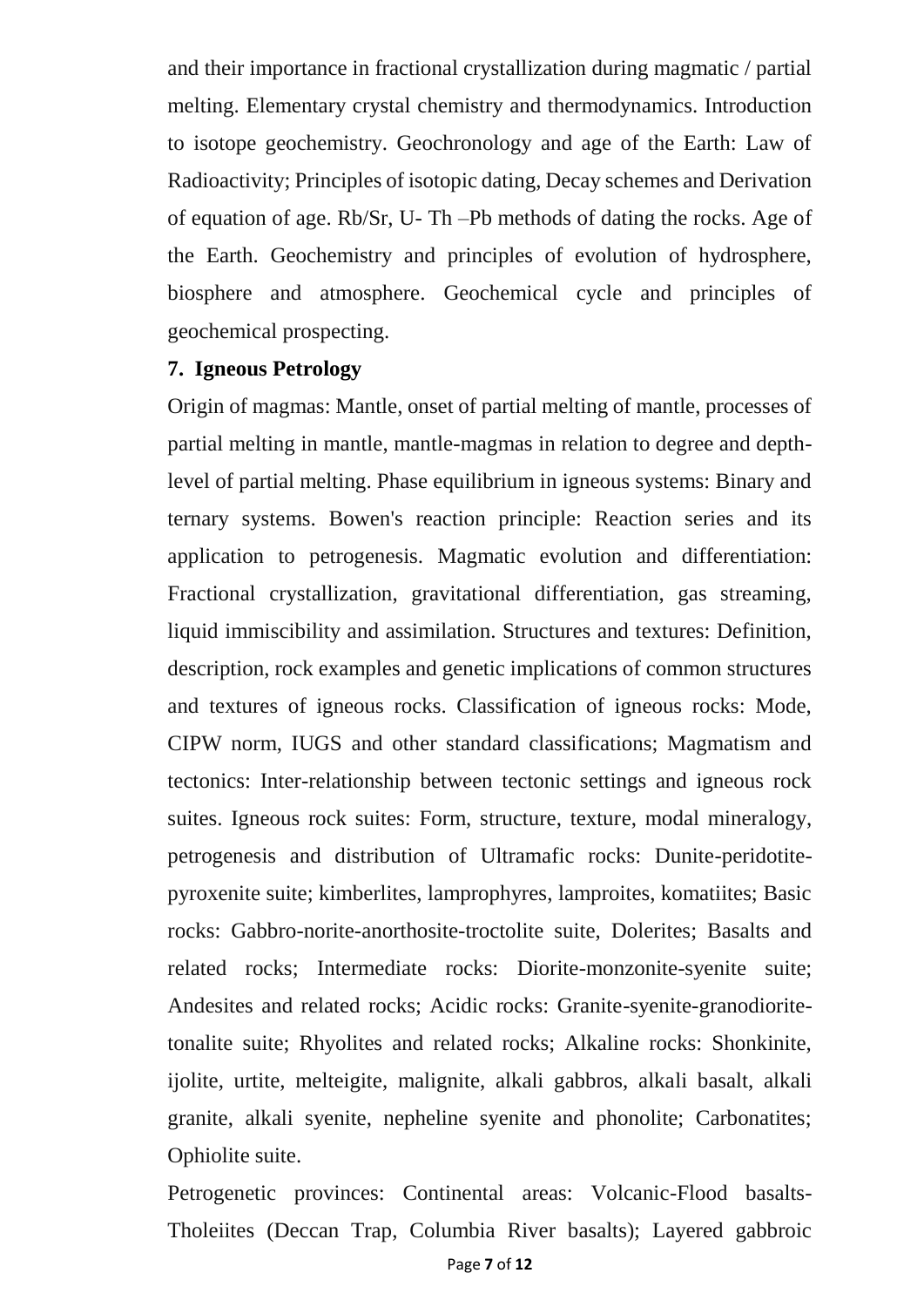intrusions: The Bushveld complex, Skaergaard intrusion, Still water complex. Plutonic: Carbonatites and alkaline rock complexes of India; Oceanic Rift valleys: MORB- Tholeiites-Ophiolites.

#### **8. Metamorphic Petrology & Processes**

Concepts and Theory: Types of Metamorphism and their controlling factors; Common minerals of metamorphic rocks; Field observations, petrographic classification of common metamorphic rocks; Metamorphic facies and facies series. Effects of Metamorphism : Phase diagrams and graphic representation of mineral assemblages; Prograde and retrograde metamorphism, Matasomatism; Deformation textures and textures related to recrystallization; Metamorphic reactions, elemental exchange and Pressure – Temperature conditions of Isograds; Mineral assemblages equilibrium/ reaction textures and geo-thermo barometry. Experimental and thermodynamic appraisal of metamorphic reactions; Role of fluids in metamorphic reactions. Metamorphism types and products: Regional and thermal metamorphism of pelitic rocks. Regional and thermal metamorphism of basic and ultrabasic rocks; Regional and thermal metamorphism of impure, silicious carbonate rocks; Metamorphism of Granitoides, Charnockites and Migmatites. Metamorphism in space and time: Plate tectonics and metamorphic processes; Paired metamorphic belts, Archaean and Proterozoic terrains; Extraterrestrial Metamorphism (Impact and Shock Metamorphism); polymetamorphism

#### **9. Sedimentology**

Provenance and diagenesis of sediments. Sedimentary textures. Framework, matrix and cement of terrigenous sediments. Definition, measurement and interpretation of grain size. Elements of hydraulics. Primary structures, palaeocurrent analysis. Biogenic and chemical sedimentary structures. Sedimentary environment and facies. Facies modeling for marine, non-marine and mixed sediments. Tectonics and sedimentation. Classification and definition of sedimentary basins. Sedimentary basins of India. Cyclic sediments. Seismic and sequence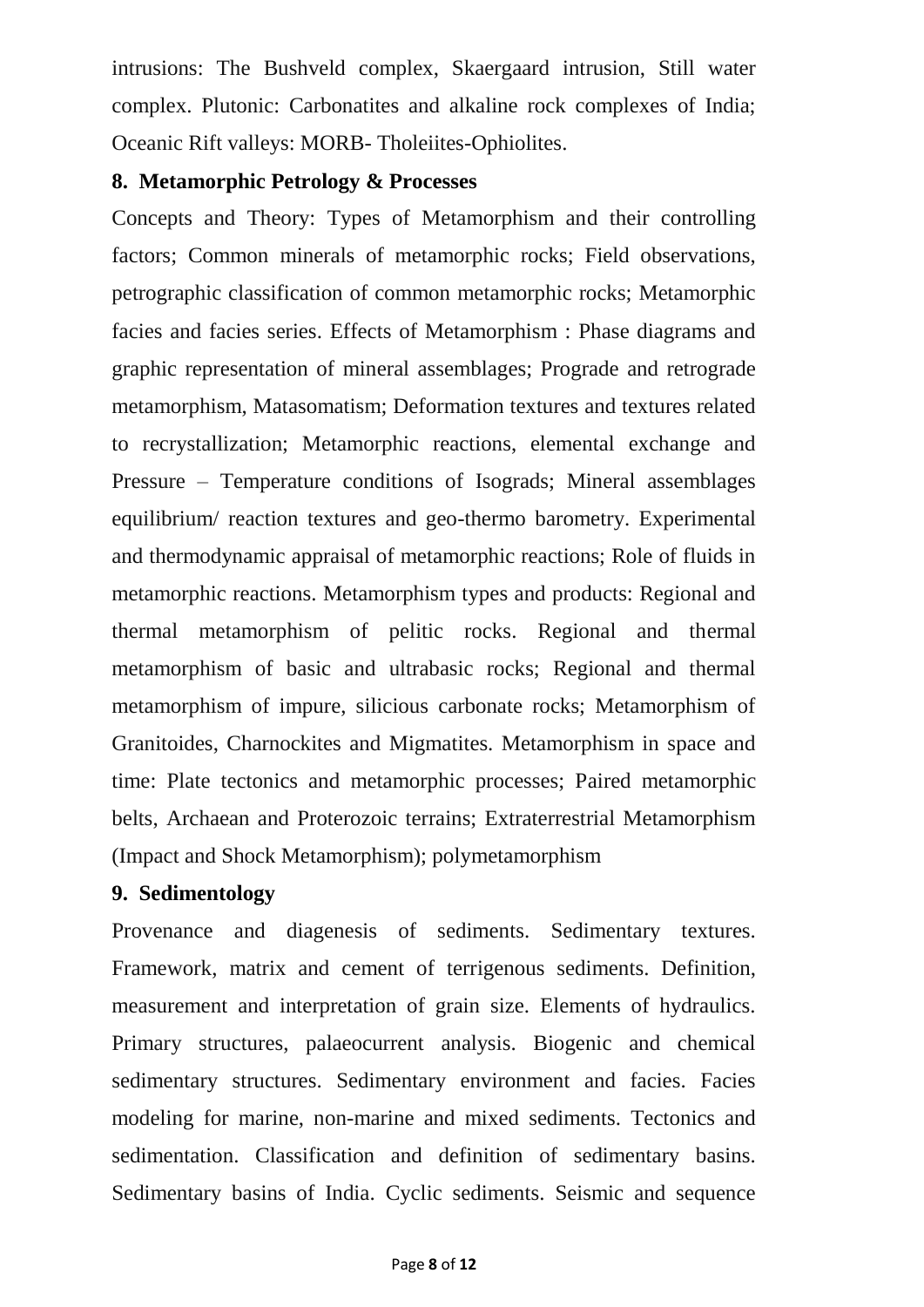stratigraphy. Purpose and scope of basin analysis. Stratum contours and isopach maps.

#### **10. Environmental Geology and Natural Hazards**

Fundamental concepts of Environmental Geology - it's scope, objectives, and aims. Earth's thermal environment and Climates. Global warming. Green house effect. Ozone depletion–Ice sheets and fluctuation in sea levels. Concepts of ecosystem. Earth's major ecosystems terrestrial and aquatic. Meteorology as environmental science. Air Pollution, sources of pollution, pollution due to dust and waste disposal. National and International standards. Environmental health hazards. Mining, opencast, underground, disposal of industrial and radio-active waste, dumping stacking, rehandling, management, mineral processing, tailing ponds, acid mine drainage, siltation, case studies. Mining below water table, mine water discharges, regional effects on water regime. Noise levels- national standards, mining machinery, ill effects. Air sampling techniques – respirable dust samplers, high volume air samplers, personal sampling pumps, weather monitoring equipments, automatic recorders. Elements of Environmental Impact Assessment – impacts, primary, secondary, prediction, assessment, base-line data generation, physical, biological, cultural, socioeconomic aspects. Carrying capacity based developmental planning – Assimilative capacity – supportive capacity – Resource based planning – Institutional strategies. Sustainable Developmental Planning - Applications of GIS in Environmental Management.Environmental Legislations in India.

Concepts and principles: Natural hazards – preventive/ precautionary measures – floods, landslides, earthquakes, river and coastal erosion. Distribution, magnitude and intensity of earthquakes. Neotectonics and seismic hazard assessment. preparation of seismic hazard maps. Impact of seismic hazards on long and short term environmental conditions. Mechanism of landslides, causes of major floods, cyclones and storms. Deforestation and land degradation. Coastal erosion, its causes and control of Geological hazards and crisis management.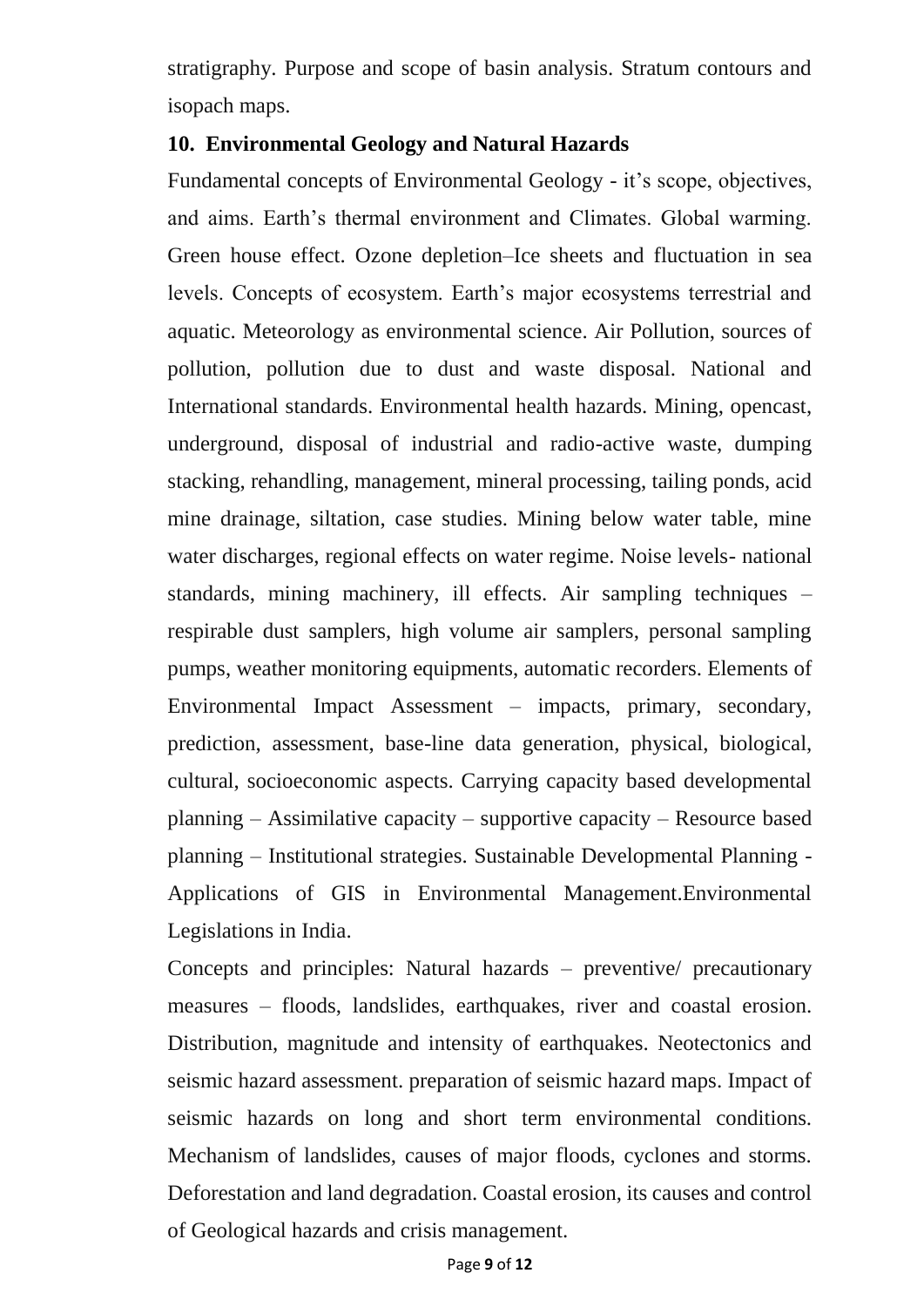#### **11. Indian mineral deposits and mineral economics**

Occurrence and distribution in India of metalliferous deposits - base metals, iron, manganese, aluminium, chromium, nickel, gold, silver, molybdenum. Indian deposits of non-metals – Diamond, mica, asbestos, barytes, gypsum, graphite, apatite and beryl. Gemstones, refractory minerals, abrasives and minerals used in glass, fertilizer, paint, ceramic and cement industries. Building stones. Phosphorite deposits. Placer deposits, rare earth minerals. Strategic, critical and essential minerals. India's status in mineral production vis a vis world scenario, Changing patterns of mineral consumption. UNFC classification, National Mineral Policy. Mineral Concession Rules. Marine mineral resources and Laws of Sea.

#### **11. A Gujarat mineral deposits and mineral economics**

Value addition, UNFC classification and latest method of classification, Existing mineral policy of Gujarat State, Geology of Gujarat, Rules and regulation pertaining to prevention of illegal mining.

#### **12. Ore genesis and Geophysics**

Ore deposits and ore minerals. Magmatic processes of mineralization. Porphyry, skarn and hydrothermal mineralization. Fluid inclusion studies. Mineralisation associated with  $-$  (i) ultramafic, mafic and acidic rocks (ii) greenstone belts (iii) komatiites, anorthosites and kimberlites and (iv) submarine volcanism. Magma related mineralization through geological time. Stratiform and stratabound ores. Ores and metamorphism – cause and effect relations. Metallogeny and mineral belts.

Interrelationship between geology and geophysics - Role of geological and geophysical data in explaining geodynamical features of the earth. General and Exploration geophysics - Different types of geophysical methods; Gravity, magnetic, Electrical, Seismic - their principles and applications. Geophysical field operations - Different types of surveys, grid and route surveys, profiling and sounding techniques, scales of survey, presentation of geophysical data. Application of Geophysical methods - Regional geophysics, ore geophysics, engineering geophysics. Geophysical anomalies : correction to measured quantities, geophysical, anomaly,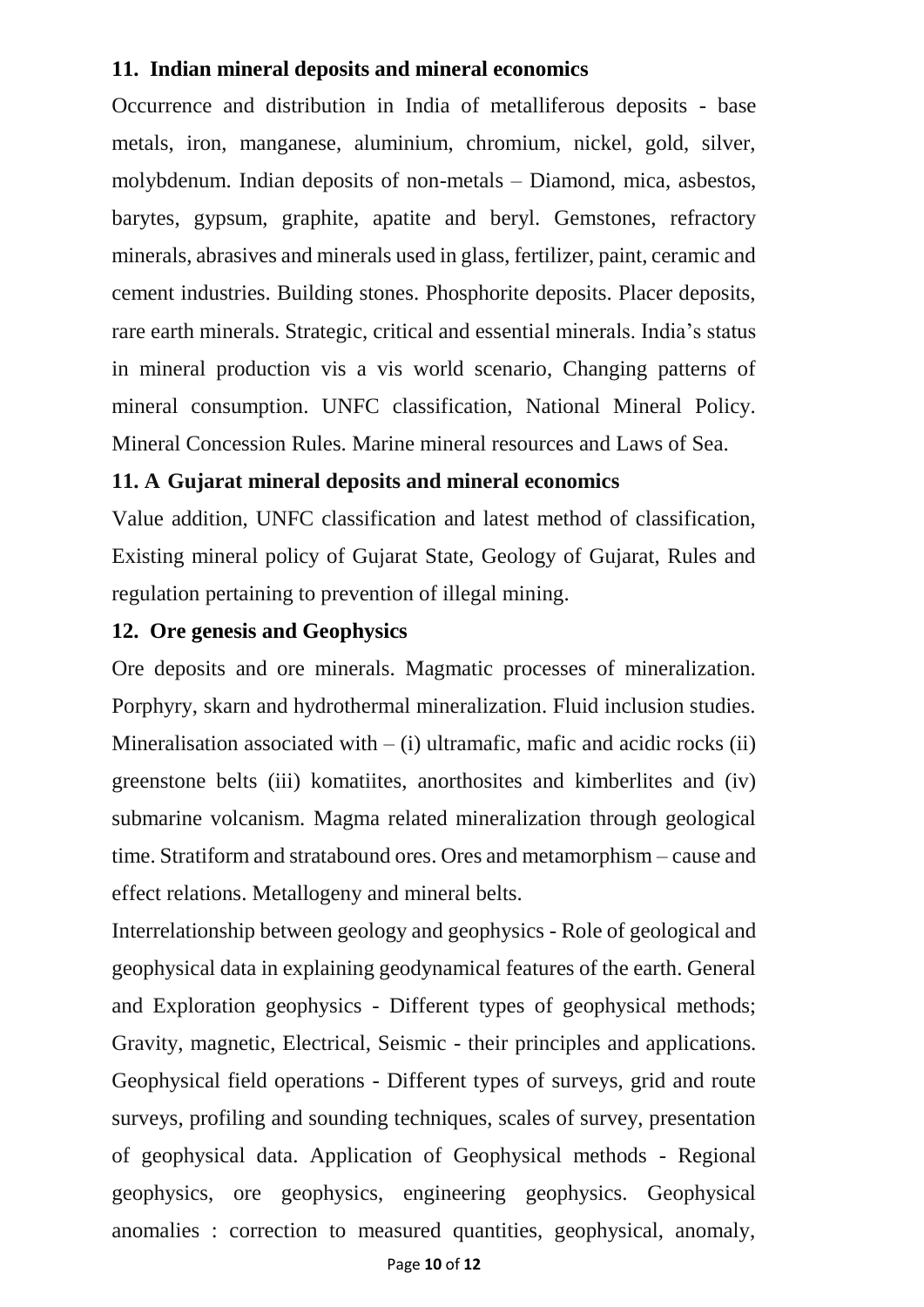regional and residual (local) anomalies, factors controlling anomaly, depth of exploration. Integrated geophysical methods - Ambiguities in geophysical interpretation, Planning and execution of geophysical surveys.

# **13. Mineral exploration**

Resource, reserve definitions; mineral resource in industries - historical perspective and present. A brief overview of classification of mineral deposits with respect to processes of formation in relation to exploration strategies. Principles of mineral prospecting and exploration conceptualization, methodology and stages; sampling, subsurface sampling including pitting, trenching and drilling, core and non-core drilling, planning of bore holes and location of bore holes on ground. Core logging, geochemical exploration- nature of samples anomaly, strength of anomaly and controlling factors, coefficient of aqueous migration. Principles of reverse estimation, density and bulk density, factors affecting reliability of reserve estimation, reserve estimation based on geometrical models (square, rectangular, triangular and polygon blocks ) regular and irregular grid patterns, statistics and error estimation. Application of Geophysical techniques, Geomorphological and remote sensing techniques and Geobotanical and geochemical methods. Application of geostatistical techniques in Mineral Exploration.

# **14. Geology of fuels**

Coal and its properties: Different varieties and ranks of coal. Origin of coal. Coalification process and its causes. Lithotypes, microlithotypes and macerals: their physical, chemical and optical properties. Maceral analysis of coal: Mineral and organic matter in coal. Petrographical methods and tools of examination. Fundamentals of coal petrology, concept of coal maturity, peat, lignite, bituminous and anthracite coal. Application of coal geology in hydrocarbon exploration. Applications of coal petrography. Proximate and ultimate analyses. Indian coal & lignite deposits. Industrial evaluation of coal characteristics with reference to coal classification. Geology and coal petrography of different coalfields of India. Uses of coal